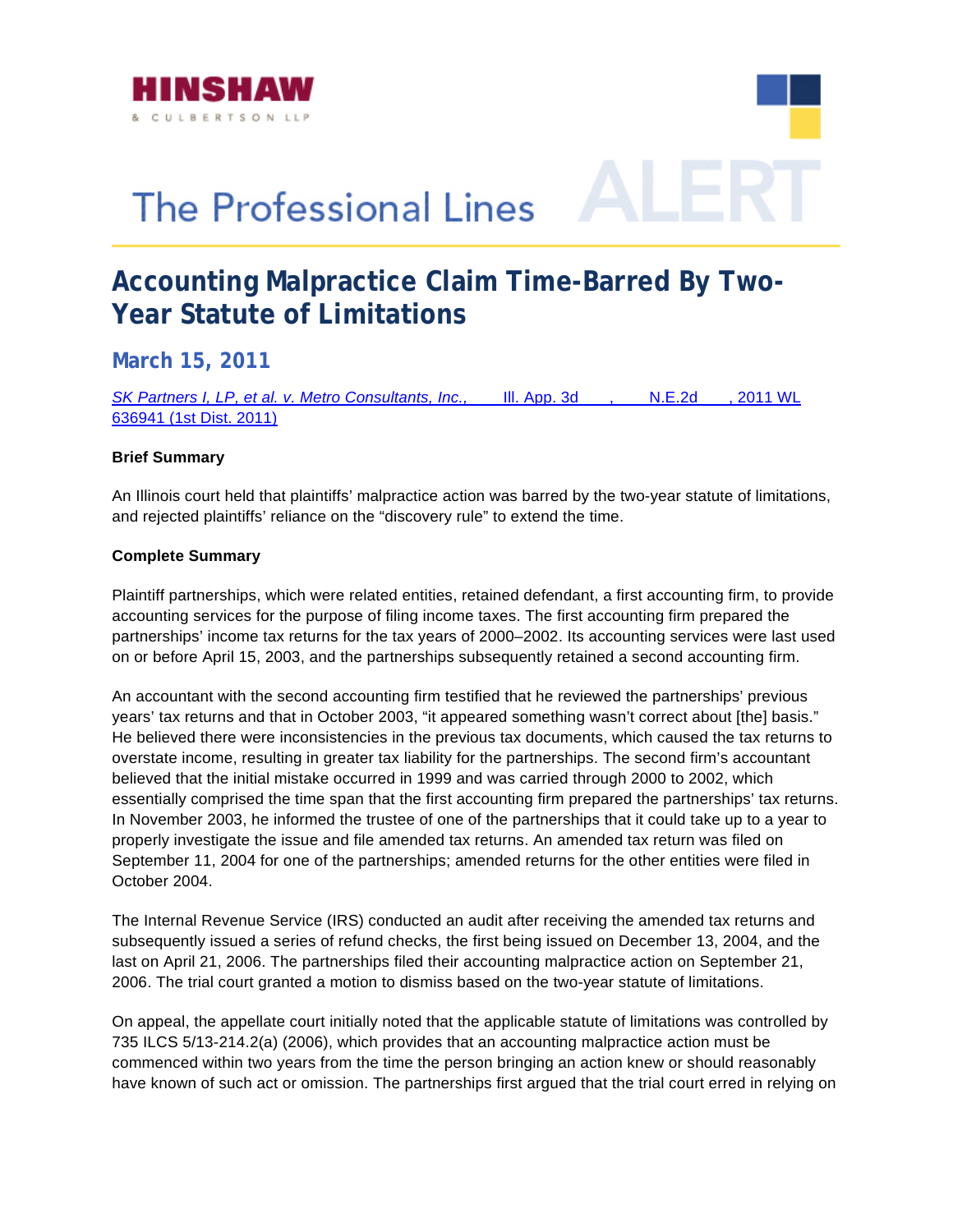

*Dancor International, Ltd. v. Friedman, Goldberg & Mintz,* 288 Ill. App. 3d 666, 672 (1997) in dismissing the claim. In *Dancor*, the court held:

The discovery rule has never been interpreted to delay commencement of the statute of limitations until a person acquires actual knowledge of negligent conduct. Rather, it has been interpreted to delay commencement until the person has a reasonable belief that the injury was caused by wrongful conduct, thereby creating an obligation to inquire further on that issue.

The partnerships argued that it was not until December 13, 2004, when the first refund check was issued to them by the IRS, that the statute of limitations began to run, because that was the date that they had actual knowledge of damages. The court disagreed, finding that Illinois courts have consistently held that under the discovery rule, a statute of limitations may run despite the lack of actual knowledge of negligent conduct. The court recently considered the same statute of limitations in an accounting malpractice situation where tax deficiencies, i.e., an underpayment of taxes, were first found by the IRS. *Federated Industries, Inc. v. Reisin,* 402 Ill. App. 3d 23 (2010). The *Federated Industries* court adopted the rule that "the statute of limitations in an accountant malpractice case involving increased tax liability begins to run when the taxpayer receives the statutory notice of deficiency . . . or at the time when the taxpayer agrees with the IRS' proposed deficiency assessments." The partnerships urged the court to adopt a similar rule in the case before it, arguing that the statute of limitations did not trigger until the IRS determined that their previous tax returns were calculated incorrectly and issued a refund.

The court noted that this case was clearly distinguishable because it did not involve a tax *deficiency*, but rather an *overpayment* of taxes first noticed by a different accountant. The court found, however, that *Federated Industries* provided helpful guidance and noted that while the rule in that case did not readily apply to situations of tax overpayments, its underlying rationale for determining the commencement of the actual injury was compelling.

The partnerships argued that they "did not have actual damages when the second firm's accountant filed the amended tax returns, but instead sustained actual damages when the IRS accepted the amended tax returns and made the first refund." The court concluded, however, that the partnerships relied on understated depreciation figures calculated by a previous accountant and used those figures in filing their subsequent tax returns. It held that actual damages logically occurred at the moment taxes were overpaid. Applying this same logic to cases where taxes are underpaid, the court noted that it would also conclude that there are no actual damages until a deficiency is assessed. In such cases, negligent conduct may have occurred upon the preparation of the tax return, but the taxpayer actually retains more income than allowed and has not suffered actual damages yet. An overpayment of taxes, however, immediately deprives the taxpayer of income. The court thus rejected the partnerships' assertion that damages were not incurred until they received a refund.

The court held that the partnerships had to be charged, at the latest, with a reasonable belief of any overpayment by September 11, 2004, when an amended tax return was filed. By then, it was plainly obvious there was a tax overpayment. The court thus held that the statute of limitations expired at the latest by September 11, 2006.